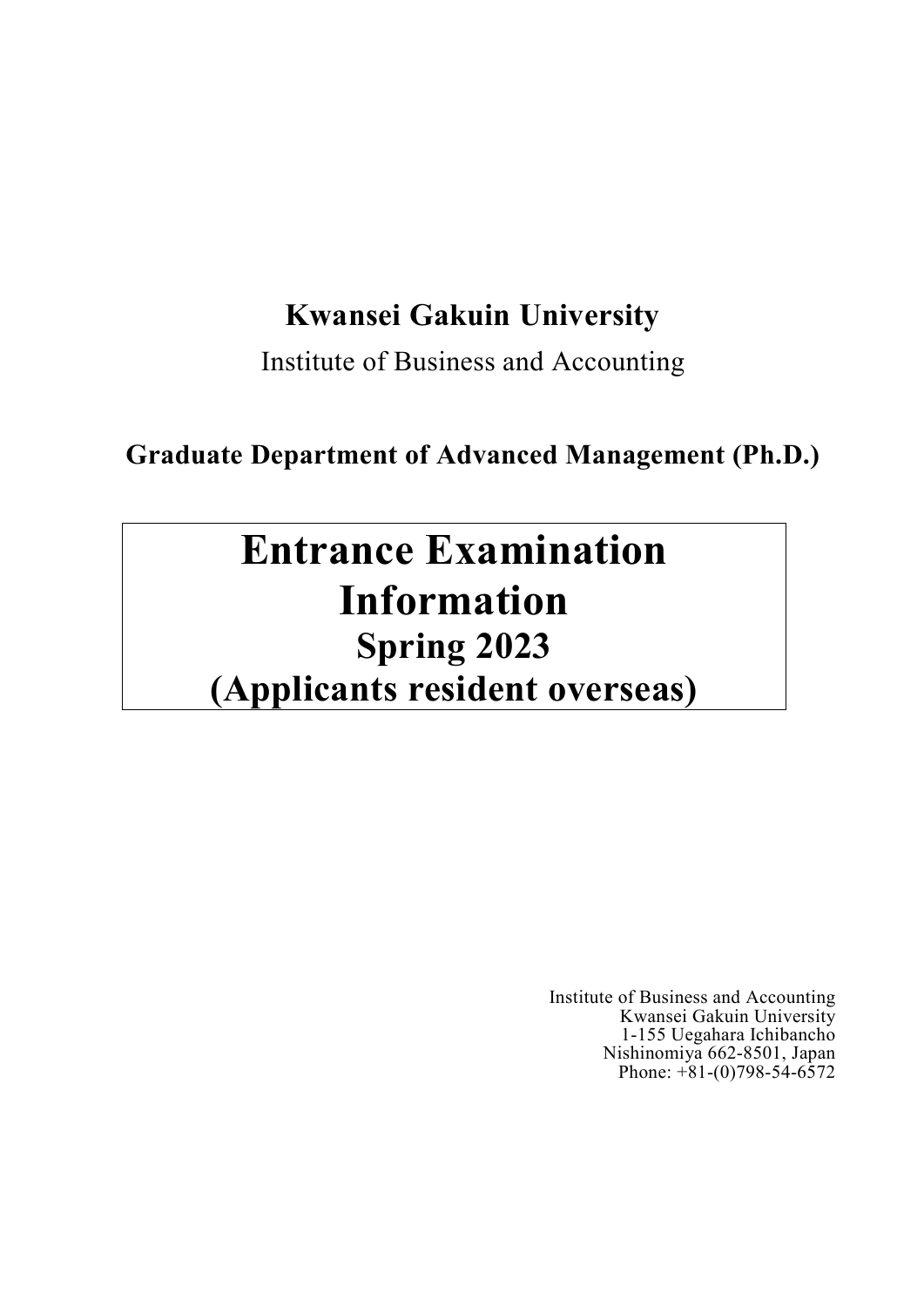# School Motto " Mastery for Service "



Kwansei Gakuin University is an independent institution for higher education, offering Bachelor's, Master's, and Doctoral degrees in over 35 different disciplines to a student body of about 25,000, including approximately 800 foreign students. The University maintains academic standards that rank among the highest of all Japanese universities and colleges. The educational system at this institution is built on Christian principles, exemplified by its motto, ["Mastery for Service,](http://www.kwansei.ac.jp/english/mfs.html)" coined by Dr. C.J.L. Bates, the fourth Chancellor.

This emphasizes that students should not only strive for academic excellence in order to further their own careers, but should also nurture their personality and character for the purpose of serving others and society as a whole. This spirit continues to inform all the educational activities of the University.

# **Department of Advanced Management (Ph.D.) Institute of Business and Accounting, Kwansei Gakuin University Spring 2023 Entrance Examination Information**

## **Contents**

| $\mathbf{I}$ |  |
|--------------|--|
| $\mathbf{H}$ |  |
| Ш            |  |
| IV           |  |
| V            |  |
| VI           |  |
| <b>VII</b>   |  |
| <b>VIII</b>  |  |
| IX           |  |
| X            |  |
| XI           |  |
|              |  |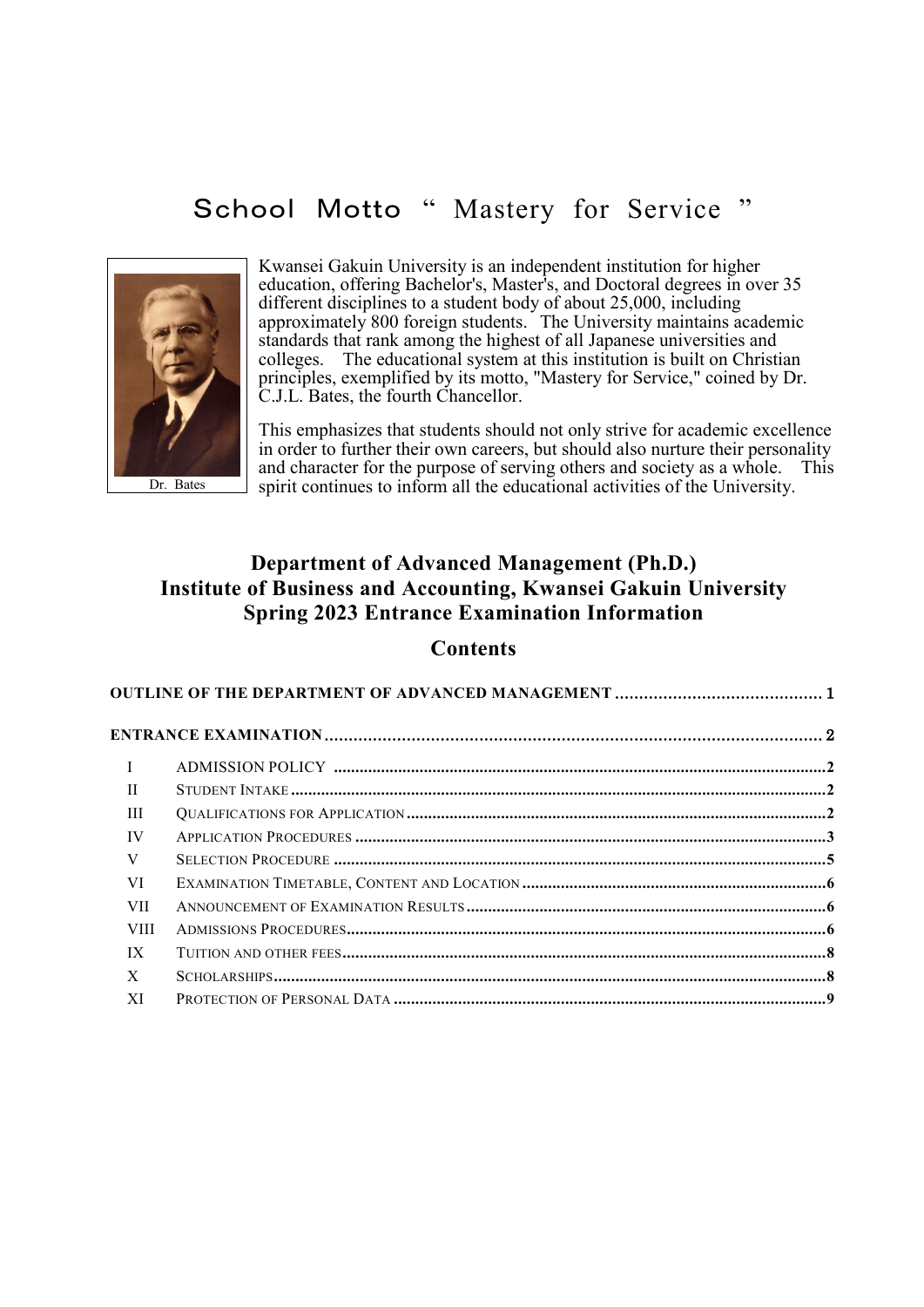# **Outline of the Department of Advanced Management**

- 1.Title : Institute of Business and Accounting, Kwansei Gakuin University
- 2.Program : Department of Advanced Management (Ph.D.)

Degree Awarded: Doctor of Philosophy (Management)

Number of Students: 18 (annual entry quota: 6)

Location: Nishinomiya Uegahara Campus

- 3.Status : Independent Graduate School
- 4.Normal period of degree program : 3 years
- 5.Date of Establishment : April 1, 2008
- 6.Class hours : Daytime, evenings and weekends

Since some lectures will be held at the Osaka Umeda Campus, students will be expected to travel to this Campus as well as to the Nishinomiya Uegahara Campus.

|                                                                                                                 |                                                                                      | Advanced Management (Ph.D.)                                               |
|-----------------------------------------------------------------------------------------------------------------|--------------------------------------------------------------------------------------|---------------------------------------------------------------------------|
|                                                                                                                 |                                                                                      | <b>Spring Entry</b>                                                       |
|                                                                                                                 | Number of annual intake                                                              | 6                                                                         |
|                                                                                                                 | Number of Spring intake                                                              | 3                                                                         |
|                                                                                                                 | Application period<br>[Applications must arrive at IBA office<br>within this period] | Thursday, June 16<br>$\sim$ Thursday, June 30, 2022                       |
| Examination<br>schedule                                                                                         | Examination date                                                                     | Sunday, July 17, 2022<br>(Essays in Academic Discipline<br>and Interview) |
|                                                                                                                 | Announcement of result                                                               | Thursday, July 21, 2022                                                   |
| Period of admission procedure I (Payment of admission application fee)                                          |                                                                                      | Thursday, July 21<br>Thursday, August 4, 2022<br>$\sim$                   |
| Deadline for admission procedure II<br>(Payment of tuition and other fees and submission of required documents) |                                                                                      | Friday, November 25, 2022                                                 |

The entrance examination is conducted on-site at the Nishinomiya Uegahara Campus, Japan.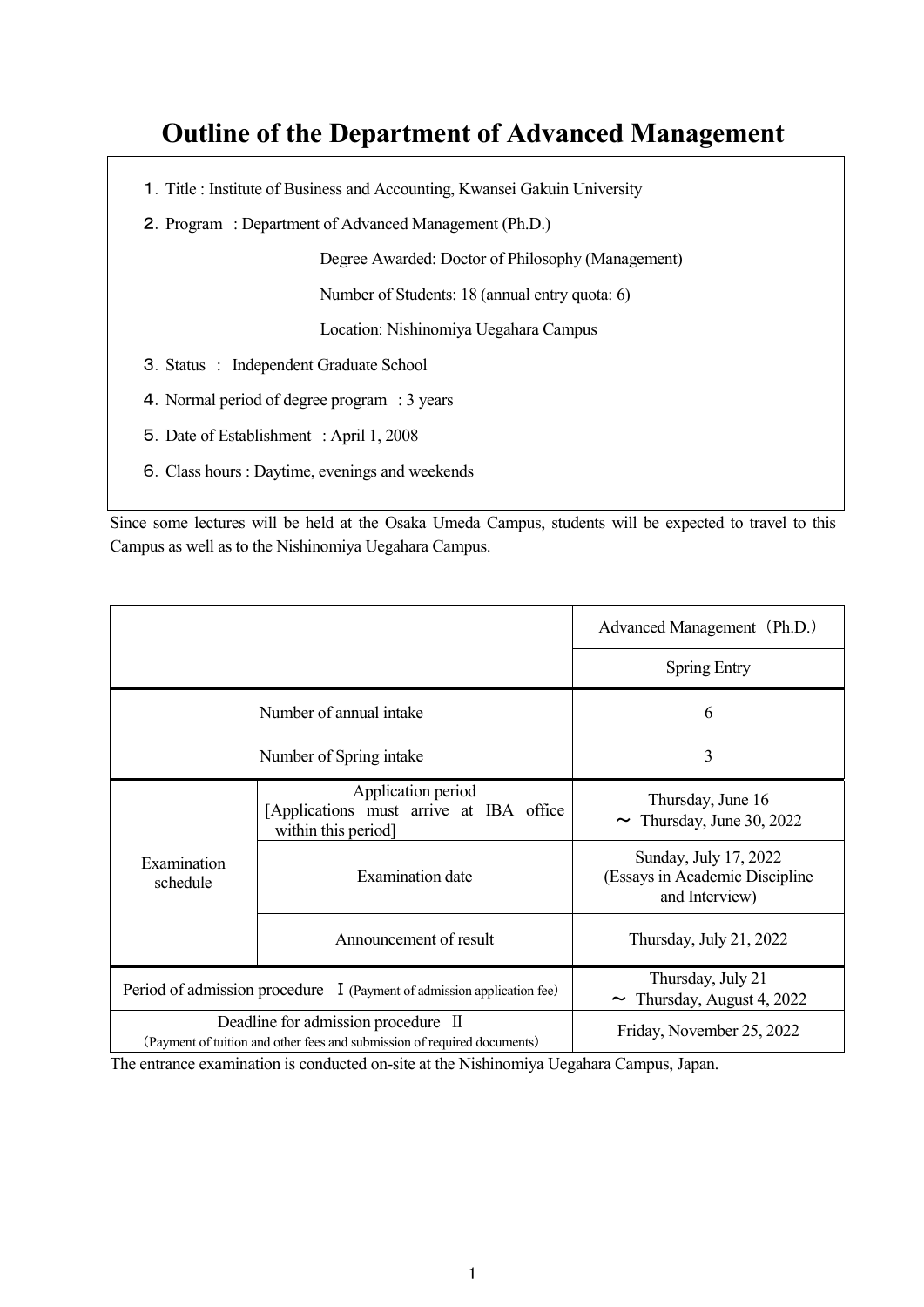# **Entrance Examination**

# **I Admission Policy**

Graduate Department of Advanced Management at the Institute of Business and Accounting is a doctoral program whose students, rather than aiming at an academic career as university faculty, are keenly aware of the needs of society and wish to engage actively in research with a high degree of practical applicability. The main field of academic concentration is Management. In their research students will be expected to investigate management issues, including both the private and public sector, both widely and in depth. Emphasis will be placed on enabling students to place their understanding of practical problems on a firm theoretical basis, while at the same time honing their ability to put their knowledge into practice.

The entrance examination for this program will therefore aim to test both candidates' academic ability and their commitment to their goals, in order to achieve the objectives outlined above.

# **II Student Intake**

Spring entry: 3, Fall entry: 3, Total number of annual intake: 6 **Discipline**: Management, Marketing, Finance, Financial Accounting, Management Accounting **Supervisors**: Norlia Ahmad, Shinsuke Ikeda, Toshihiko Ishihara, Katsuhiko Okada Keith Geoffrey Jackson, Yuji Maeda, Noriaki Yamaji ※Please visit the following website for the area of expertise of each faculty: <http://researchers.kwansei.ac.jp/search?m=home&l=en>

# **III Qualifications for Application**

Persons fulfilling one of the conditions below are eligible to take the entrance examination:

- 1. Master's degree holders and those due to graduate from a Master's course by March, 2023.
- 2. Holders of professional school degrees and those due to graduate from professional school by March, 2023.
- 3. Persons who have, or expect to obtain by March 2023, a foreign university degree which is equivalent to 1 or 2 above.
- 4. Persons who have received university education in a country other than Japan and have passed screening for fundamental abilities for Ph.D. research, and who are recognized by the Institute as having obtained an academic ability equivalent to a master's degree holder.
- 5. Persons, at least 24 years of age, recognized by the Institute, on the basis of a separate qualifying test, as having academic ability equivalent to 1 or 2 above.

#### **Notes:**

- 1) Persons unsure as to whether they are qualified to sit for the entrance examination should inquire beforehand to the office of the Institute of Business and Accounting (iba@kwansei.ac.jp).
- 2) Persons wishing to be tested under the provisions of 5 above should contact the IBA office (iba@kwansei.ac.jp) without fail for detailed information in advance. Applicants should be aware that the closing date for the submission of the necessary documents for qualification exam is 2 weeks before the application period starts (which is by Thursday, June 2).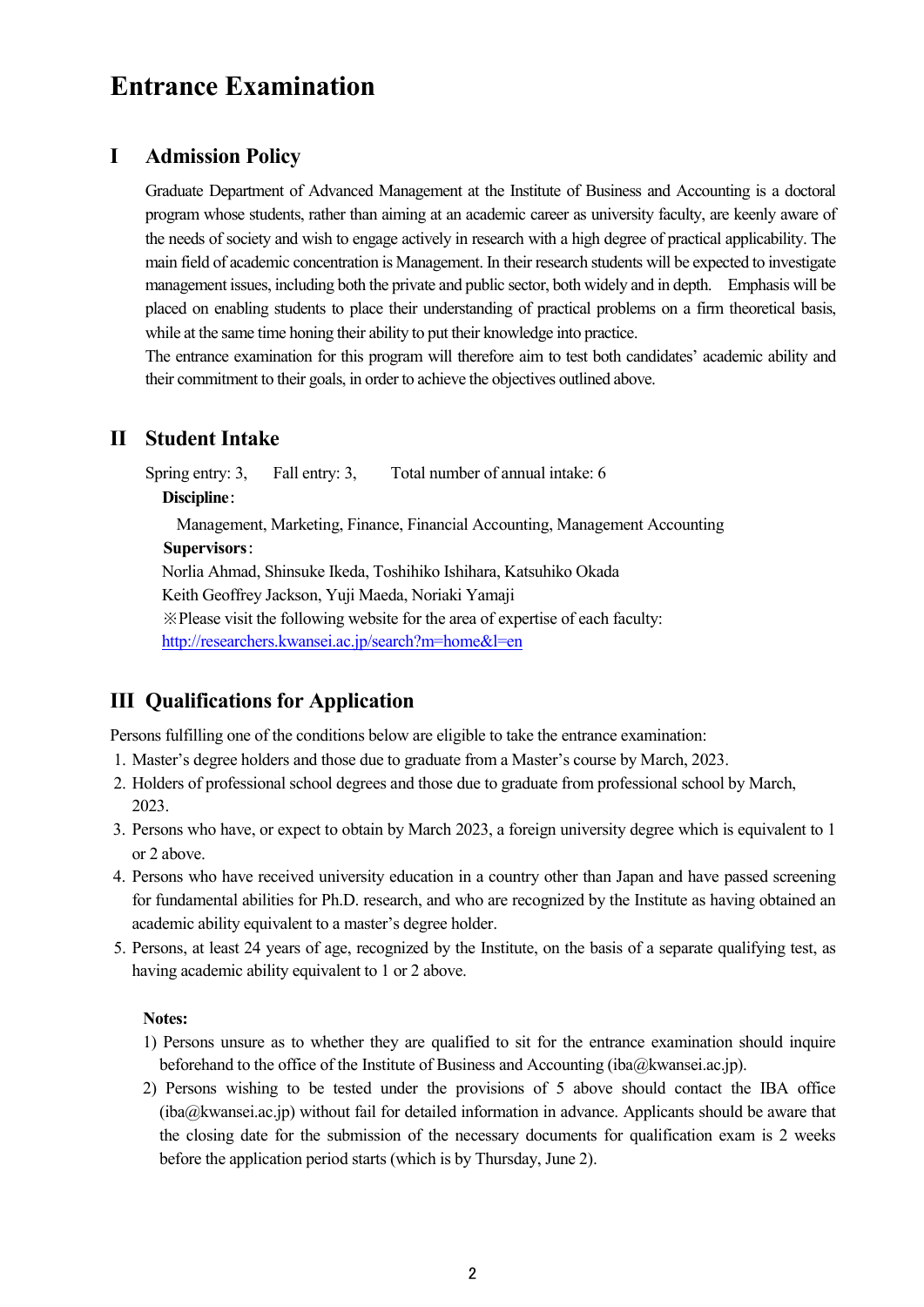# **IV Application Procedures**

# **1. Application Period:**

Thursday, June 16 – Thursday, June 30, 2022 (Applications must arrive at IBA office on or before the closing date.) ('Inquiry Form for Ph.D. Program Application' should reach us by Thursday, June 2)

# **2. Method of Application:**

1) Submission of 'Inquiry Form for Ph.D. Program Application'

Please fill in the "Inquiry Form for Ph.D. Program Application" and email it to iba@ kwansei.ac.jp; we will determine if there are appropriate faculties to supervise you in your academic discipline. Please submit official application documents below after we confirm your eligibility and email you.

Academic discipline: Management, Marketing, Finance, Financial Accounting, Management Accounting

# 2) Official Application

When you received application forms, please pay the entrance examination fee, and then send all of the application documents listed below to the IBA office by postal mail.

Address: Kwansei Gakuin University Institute of Business and Accounting 1-155 Uegahara Ichibancho, Nishinomiya, Hyogo, 662-8501 Japan

# **3. Application Documents**:

**All documents should be written in English, or at least English translation should be attached to the original languages written in other than English. If you attach English translation, the translation requires embassy or appropriate notarization. If you cannot get notarized translation, submit the translation officially certified by the university (or graduate school) you attended most recently, or by a translation company, with the attachment of an official letter of translation as an evidence.**

| 1) Application form                                                                                                                                | $\circ$ Applicants should fill in the form A-1, A-2 and B; and submit them<br>after completing the payment of examination fee.<br>$\circ$ Paste a photograph taken in the last 3 months on the photograph<br>form (form B). The photograph should be 4 cm. high and 3 cm.<br>wide, of the upper body, full face, without hat. Please write your<br>name on the back of the photograph.<br>• Choose a category, an academic discipline and a doctoral research<br>advisor on the form A-1.<br>$\circ$ Your examination slip will be sent to the E-mail address written on<br>the form A-1. |  |
|----------------------------------------------------------------------------------------------------------------------------------------------------|-------------------------------------------------------------------------------------------------------------------------------------------------------------------------------------------------------------------------------------------------------------------------------------------------------------------------------------------------------------------------------------------------------------------------------------------------------------------------------------------------------------------------------------------------------------------------------------------|--|
| 2) Official Transcript<br>* Original transcript in a<br>sealed envelope                                                                            | Issued by the last graduate school attended.<br>$\circ$                                                                                                                                                                                                                                                                                                                                                                                                                                                                                                                                   |  |
| 3) Graduation Certificate<br>(or expected graduation<br>certificate if you have not<br>completed)<br>* Original transcript in a<br>sealed envelope | Issued by the last graduate school attended.<br>$\circ$<br>(Unnecessary if the date of graduation appears on a transcript.)<br>In the case of a degree awarded by the National Institution for<br>$\circlearrowright$<br>Academic Degrees, please submit the Degree Certificate issued by<br>the Institution.                                                                                                                                                                                                                                                                             |  |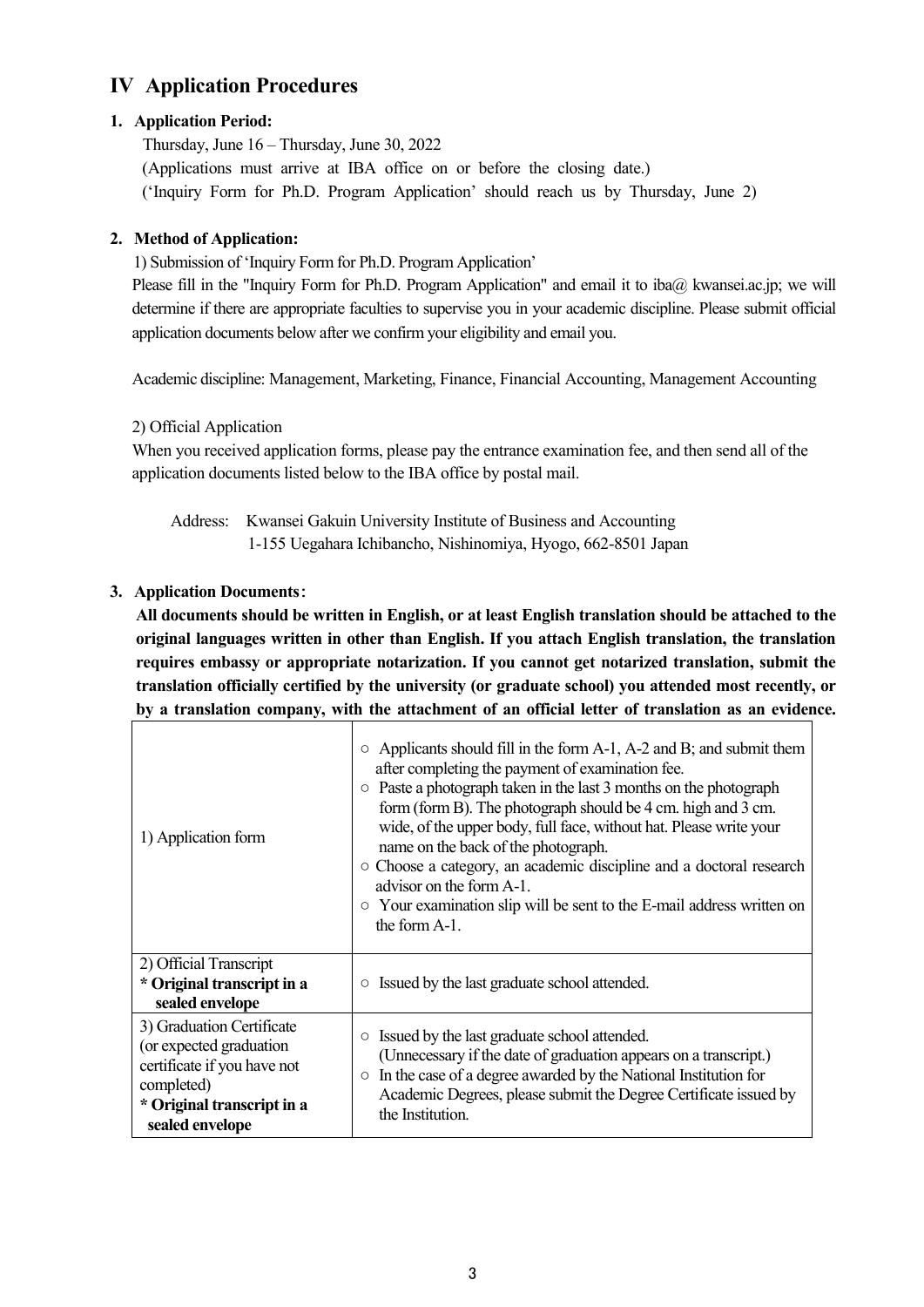| 4) Letter of Reference                                     | ○ Written by a teacher or your supervisor at the graduate school or<br>professional school attended. (There is no prescribed form).<br>The letter should be original with signature (photocopy or print out<br>of email are not accepted).<br>IBA graduates are exempted from the submission of this letter. |
|------------------------------------------------------------|--------------------------------------------------------------------------------------------------------------------------------------------------------------------------------------------------------------------------------------------------------------------------------------------------------------|
| 5) Information Sheet                                       | $\circ$ To be filled in by the applicant on the prescribed form.                                                                                                                                                                                                                                             |
| 6) Research Proposal or Plan                               | $\circ$ To be written by the applicant on the prescribed form.                                                                                                                                                                                                                                               |
| 7) Thesis, or Individual research<br>article               | ○ Submit master's degree thesis or individual research article.                                                                                                                                                                                                                                              |
| 8) Evidence of payment for<br>the entrance examination fee | $\circ$ A copy of payment receipt                                                                                                                                                                                                                                                                            |
| 9) A copy of passport                                      | $\circ$ A copy of personal information page(s)                                                                                                                                                                                                                                                               |

Please attach any of the following documents if available (for reference purposes, a copy is acceptable).

- i. Certificates providing evidence of English language ability (TOEFL, TOEIC, IELTS, etc.)
- ii. Certificates providing evidence of management-related knowledge (GMAT, etc.)
- iii. Any other documents providing evidence of your knowledge, ability or relevant experience

#### **Notes:**

- 1) Applicants with physical disabilities who require consideration at the time of the examination should inform the IBA office (E-mail: $iba@kwansei.ac.jp$ ) beforehand so that appropriate arrangements can be made. Please contact the IBA office about any concerns you may have regarding the admissions procedure.
- 2) Documents submitted will not be returned.
- 3) False statements on any documents will result in cancellation of admission.
- 4) A medical examination will be carried out upon entry to the University, so medical certificates are not required at this time.
- 5) If your present name differs from the name on any of your submitted documents, please attach explanatory documentation.

### **4. Entrance Examination Fee**

### **Examination Fee: 35,000 yen**

### **Payment Period: Thursday, June 16 – Thursday, June 30, 2022**

1) Payment by bank transfer:

Please remit the examination fee of 37,500 yen (entrance exam fee, 35,000 yen and bank transfer fee, 2,500 yen), taking into account the below a. to d.

- a. Bank transfer fee of the Recipient's Bank in Japan (2,500 yen) is included to the application fee.
- b. Remittance charges of the Sender's Bank in their home country are the applicant's responsibility. Bank transfer fee (2,500yen) for the Japanese bank will be deducted from the remittance. Please remit 37,500 yen.
- c. Payment name must be made to the University's bank account in Japanese Yen (JPY).
- d. Name of Sender must be identical name of the applicant; otherwise, payment may not be confirmed by the University.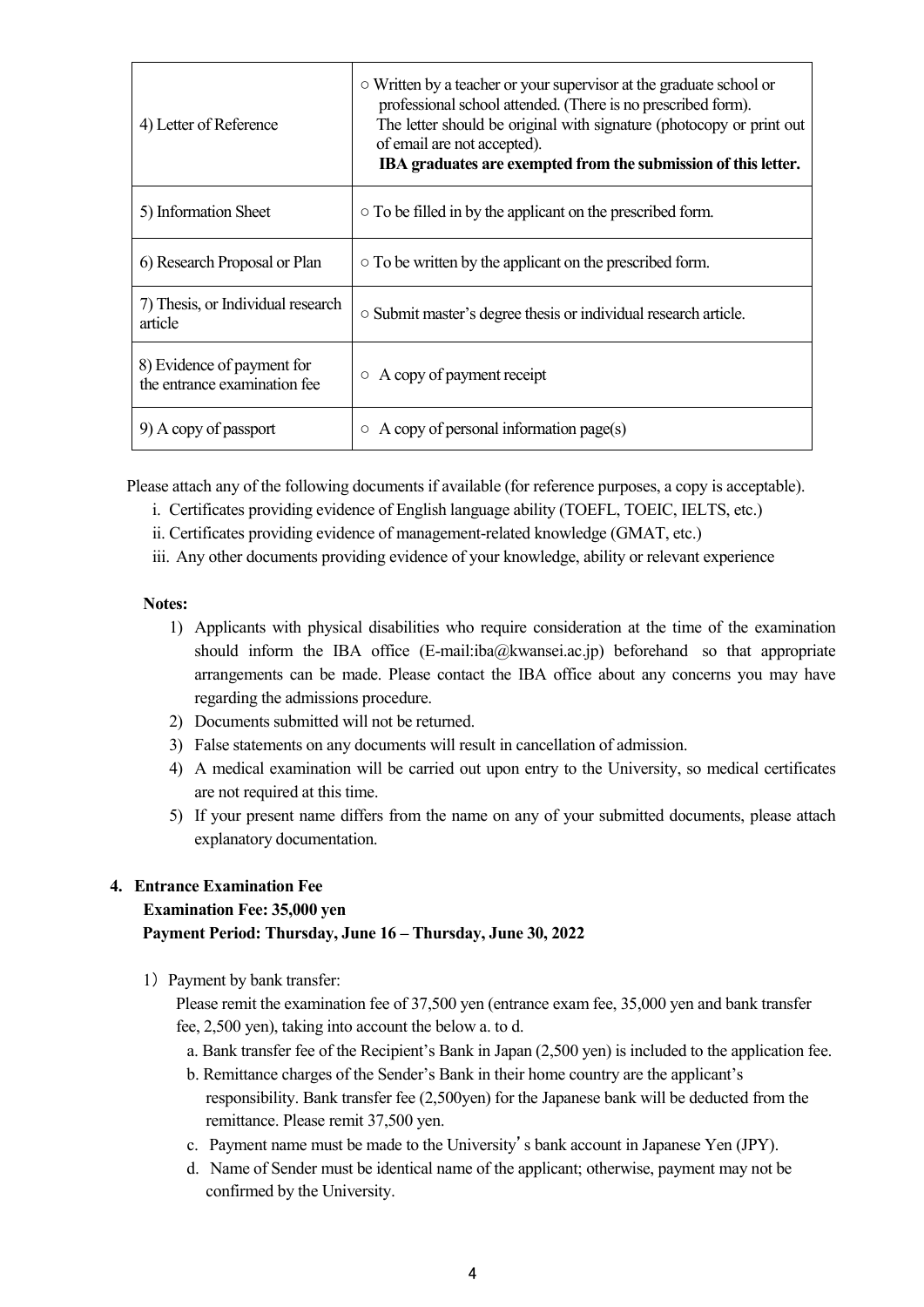#### **<University Account Information>**

| <b>Bank Name</b>      | Sumitomo Mitsui Banking Corporation                  | <b>Bank Number</b>      | 0009             |
|-----------------------|------------------------------------------------------|-------------------------|------------------|
| <b>Branch Name</b>    | Koto Branch                                          | <b>Branch Code</b>      | 376              |
| <b>Branch Address</b> | 3-2-29, Kotoen, Nishinomiya,<br>Hyogo 662-0812 Japan | <b>Branch Telephone</b> | $+81-798-52-070$ |
| <b>Account Type</b>   | <b>Ordinary Account (Savings Account)</b>            | <b>Account Number:</b>  | 1000257          |
| <b>Account Name</b>   | <b>KWANSEI GAKUIN</b>                                | <b>Swift Code</b>       | <b>SMBC JPJT</b> |
| Remittance Method >   |                                                      |                         |                  |

#### **<Remittance Method >**

| <b>Type</b>                                          | Telegraphic Transfer | <b>Payment</b> | Advise and Pay        |
|------------------------------------------------------|----------------------|----------------|-----------------------|
| <b>Paying Bank's Charges, if any</b> Payee's Account |                      | ' Currency     | Japanese Yen<br>(JPY) |

2)Payment using credit card:

a. If you wish to pay the entrance examination fee by credit card, please access the URL below and follow the instructions. The payment by credit card can be made during the aforementioned payment period (Japan Time).

**URL: https://pay.f-regi.com/fc/kgu\_exam/en/** 

- b. When the payment has gone through, please print out the Completion of Payment Receipt and attach it to the application documents.
- c. A service fee (918yen) will apply.
- d. Once paid, the entrance examination fee cannot be refunded. Changes to or cancellation of your application will not be accepted. When making the payment, please make sure to select the correct type of entrance examination:

# **Type of Examination: 000: Graduate Department of Advanced Management (Ph.D.) Spring Semester Entry (Overseas)**

#### Notes:

- 1) The entrance examination fee is non-refundable.
- 2) Please remit the entrance examination fee first, then enclose a photocopy of the payment evidence to the application documents, and send them to the IBA office. We shall start evaluating your application documents immediately on receipt of the fee and documents.

# **V Selection Procedure**

Selection will be carried out on the basis of documents submitted by the applicant, a written examination (Essays in Academic Discipline), and an interview.

### **Notes:**

1) Applicants should choose an academic discipline in advance.

Academic discipline: Management, Marketing, Finance, Financial Accounting, Management Accounting

Sample essay questions are available upon request. Please e-mail at [iba@kwansei.ac.jp](mailto:iba@kwansei.ac.jp) to make the request.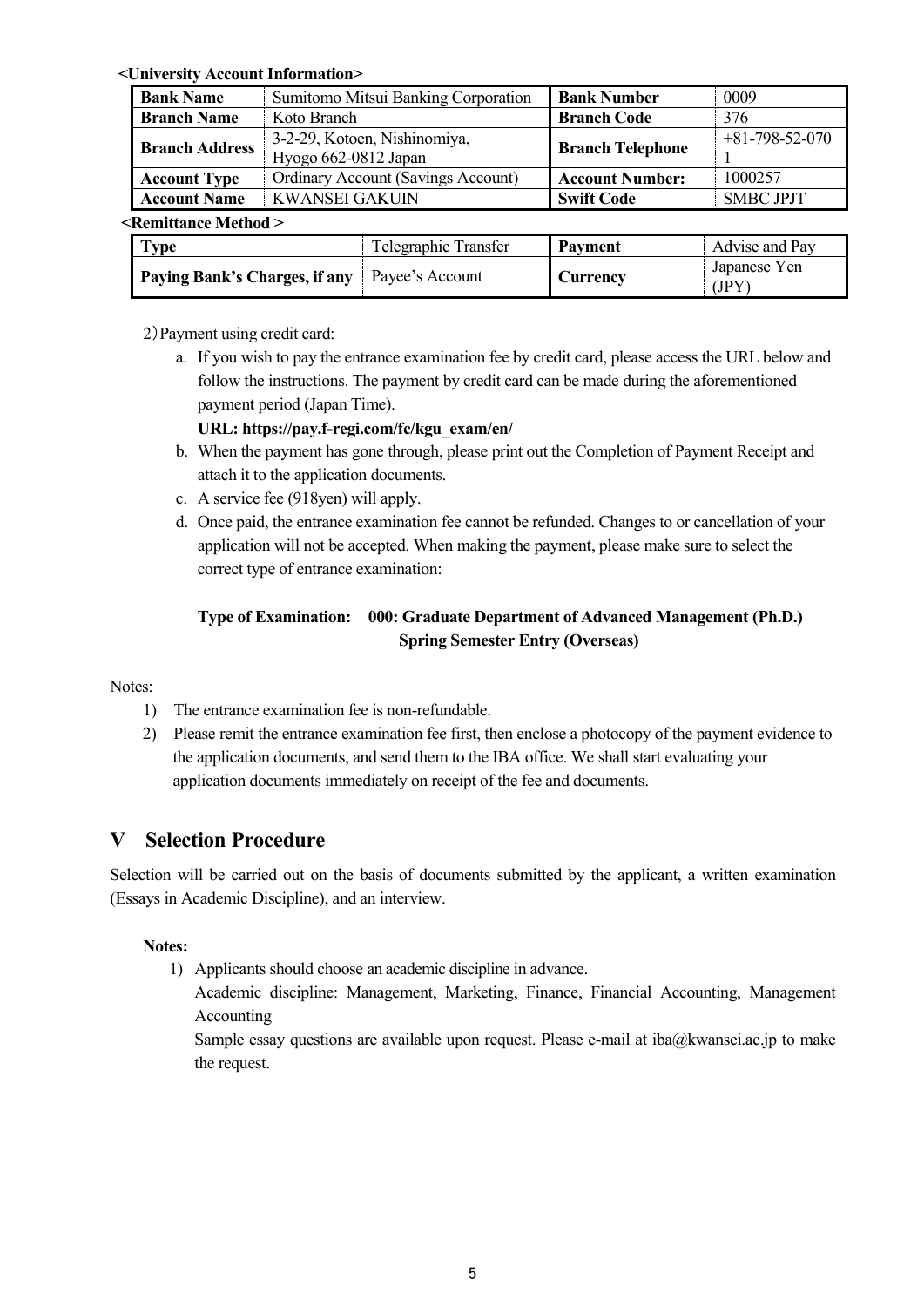# **VI Examination Timetable, Content and Location**

### **1. Examination Date:**

Sunday, July 17, 2022

#### **2. Examination Timetable**

| Time                                                                                                  | Details                                   |       | Location                                                                                |  |
|-------------------------------------------------------------------------------------------------------|-------------------------------------------|-------|-----------------------------------------------------------------------------------------|--|
|                                                                                                       | Examination                               | Score |                                                                                         |  |
|                                                                                                       | Application documents<br>based assessment | 20%   |                                                                                         |  |
| $12:30^{\sim}14:00$                                                                                   | Essays in<br>Academic Discipline          |       | Graduate Students Services                                                              |  |
| $14:20 \sim$<br>(Exact time for each applicant<br>will be announced after the<br>written examination) | Interview                                 | 80%   | Building 2,<br>Nishinomiya Uegahara<br>Campus<br>(Room will be announced<br>on the day) |  |

\*International students who wish to take the entrance examination in Japanese should refer to the Japanese version of this guide.

#### **Notes:**

- 1) Please bring your examination slip without fail. If you have lost or forgotten it, please come to the IBA office (in the Graduate Students Services Building 2).
- 2) Please arrive at the locations for both the written examination and the interview by 15 minutes before the scheduled time.
- 3) Applicants who arrive more than 30 minutes late for the written examination will be excluded from the examination.
- 4) Applicants who are late for the interview will be excluded from the examination.
- 5) Cheating in the examination will result in disqualification.

# **VII Announcement of Examination Results**

Thursday, July 21, 2022

Results will be sent by express mail to the address on the form A-1.

Note**:** Telephone or email enquiries concerning entrance examination results will not be accepted.

# **VIII Admissions Procedures**

Applicants who are successful in the entrance examination should complete the admissions procedures within the specified periods, and attend the Entrance Ceremony. Students who do not have Japanese nationality must also complete the procedures required to obtain residence status in Japan.

For details, please see the 'Information for Successful Applicants', which will be sent to you with a notification of your acceptance.

#### **1. Admissions Procedure** Ⅰ **(Payment of admission application fee)**

Please pay your admission application fee into the specified Kwansei Gakuin account. This must be received as Japanese Yen.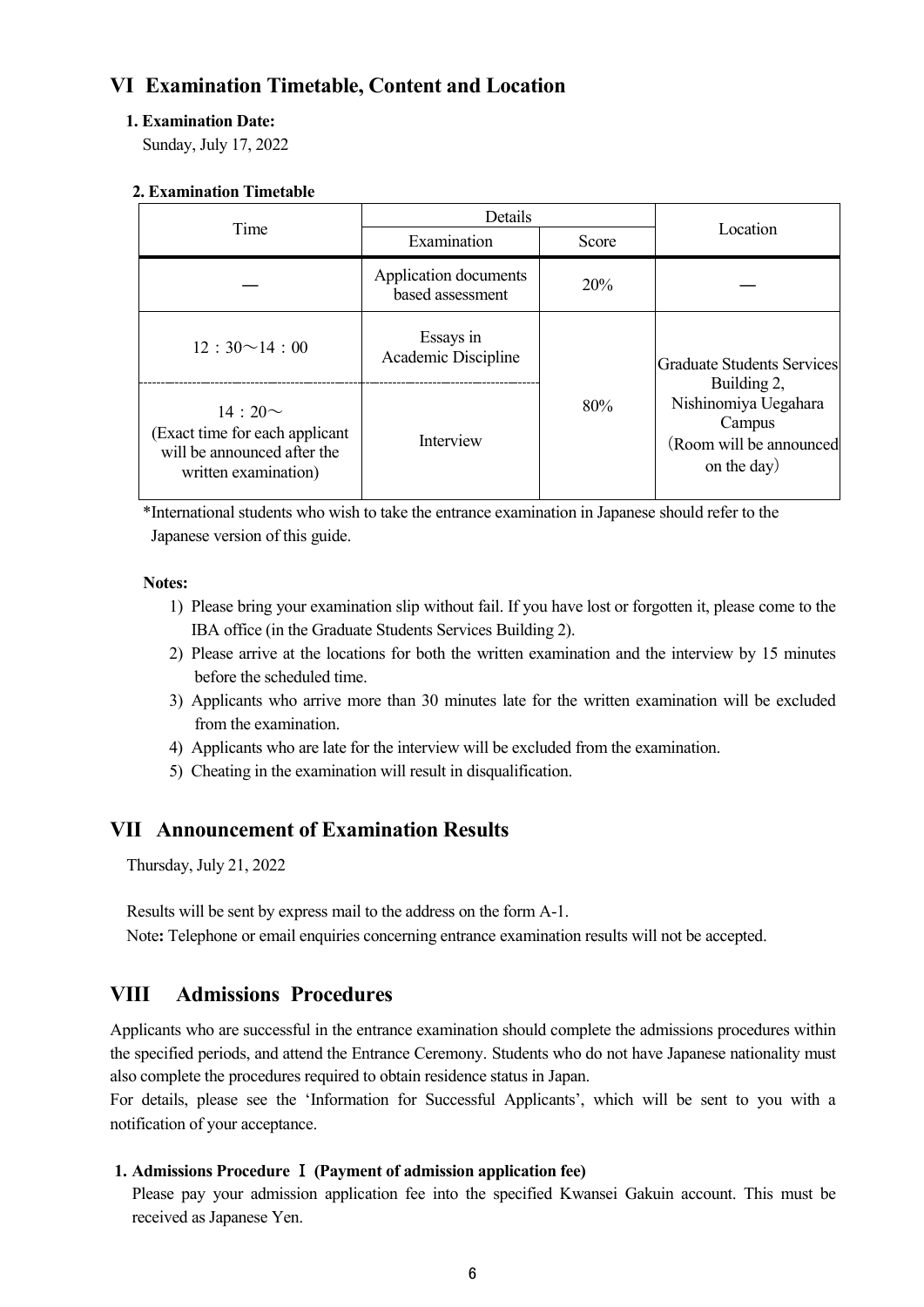Payment should be made between **Thursday, July 21 and Thursday, August 4, 2022.**

#### **2. Admissions Procedure** Ⅱ**(Payment of tuition and other fees, and submission of documents)**

A. Payment of tuition and other fees

Please pay the tuition and other fees into the specified Kwansei Gakuin account. This must be received as Japanese Yen.

Payment should be made by **Friday, November 25, 2022.**

B. Submission of Documents

Please submit two photos in the size of 4cm high and 3cm wide by **Friday, November 25, 2022** to the address below(Please write your name on the back of the photos):

Kwansei Gakuin University Institute of Business and Accounting

1-155, Uegahara Ichibancho, Nishinomiya, Hyogo, 662-8501, Japan

Please be sure that they arrive without fail by the above time.

#### **3. Procedure for Acquiring Residence Status in Japan**

In order to be admitted to the Graduate School of a Japanese university, applicants must apply to a Japanese diplomatic office (Embassy, Consulate-General, etc.) for a visa, and obtain the residence status of 'Student' (ryuugaku). To enable applicants to obtain this status, this University will apply to the Japanese immigration authorities for a 'Certificate of Eligibility' on behalf of successful applicants. Once this Certificate has been issued, the University will send it to the applicant, who should then go to the Japanese diplomatic office for a visa with the residence status of 'Student.' If a student intends to reside in Japan with a residence status other than that of 'Student', this procedure is unnecessary, but in this case applicants should inform the IBA office of this fact.

The documents required for you to complete the above procedure will be sent to you with the notification of acceptance and 'Information for Successful Applicants'. They should be completed and returned immediately, so that the immigration procedures can be commenced in good time.

#### **4. Entrance Ceremony**

Saturday, April 1, 2023 (to be confirmed) at Nishinomiya Uegahara Campus. \*We shall inform you the time when it is fixed.

#### **Notes:**

- 1) Persons who fail to complete the admissions procedures within the time specified will be regarded as having no intention of entering the University, and their admission will be cancelled.
- 2) Admission application fee or admission fee, once paid, will not be refunded.
- 3) A request for refund of fees (other than the admission fee) can be considered only if application for a refund is made during a designated period. For details, please refer to the 'Information for Successful Applicants.'
- 4) Documents submitted will not be returned.
- 5) Please be aware that you will be required later to submit documents in addition to those listed above.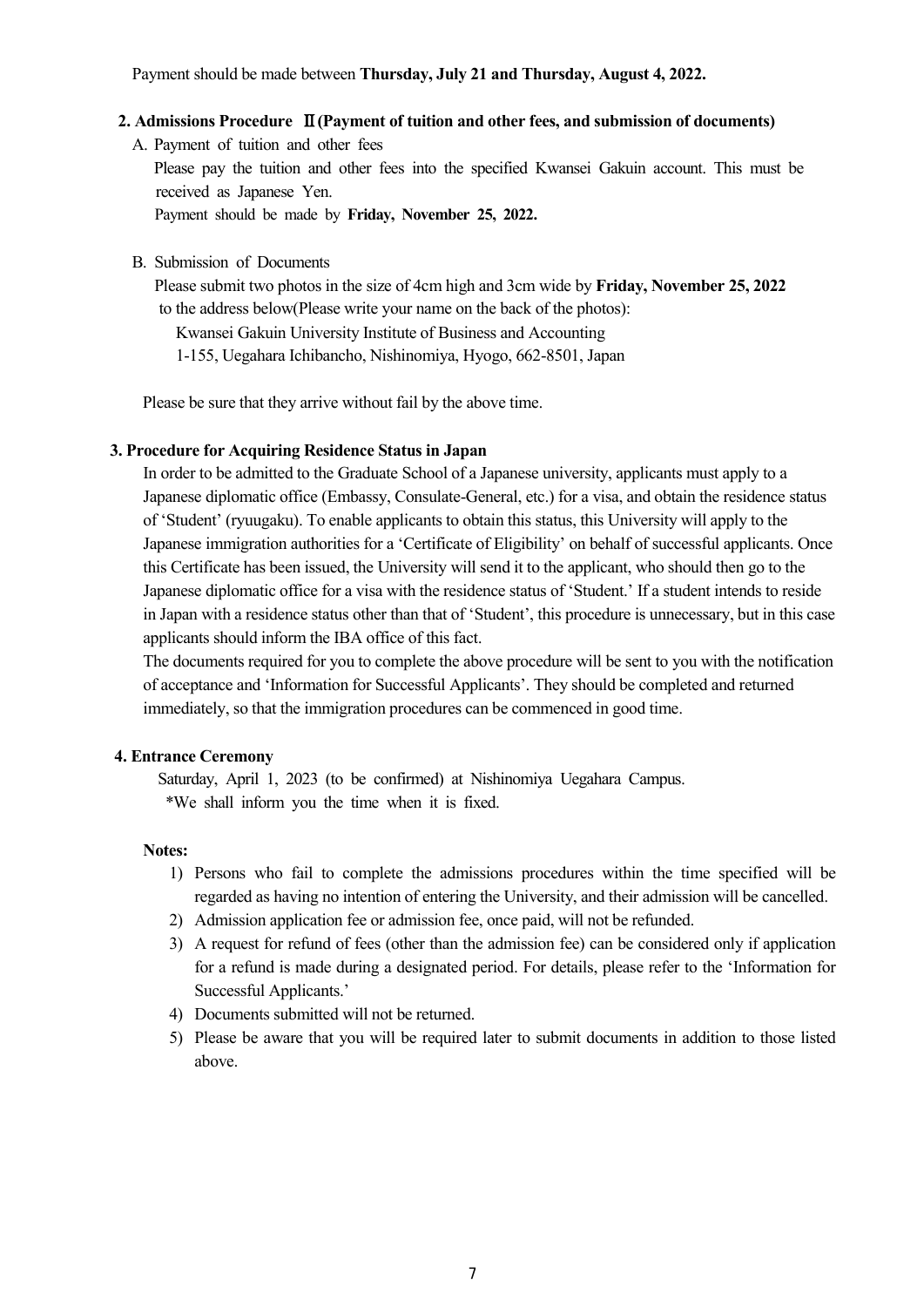# **IX Tuition and other fees**

The tuition and other fees for the 2022 academic year are as follows.

|                           | <b>First Semester</b><br>(At the time of entry) | Second Semester and<br>beyond |
|---------------------------|-------------------------------------------------|-------------------------------|
| Admission fee             | 200,000                                         |                               |
| Tuition                   | 216,000                                         | 216,000                       |
| Education enhancement fee | 65,500                                          | 65,500                        |
| Total                     | 481,500                                         | 281,500                       |

Unit: Japanese yen

**Notes**

- 1) In addition to the above, students are required to pay the following:
	- (i) Alumni Association admission fee of ¥2,000 (This fee is not levied from Kwansei Gakuin University graduates.) \*Only at the time of enrollment.
	- (ii) Annual fee of ¥4,000 (¥2,000 per semester) to cover the cost of research journals distributed to students.
	- (iii) IBA Research Forum admission fee of ¥10,000 (This fee is not levied from IBA graduates.) \*Only at the time of enrollment. The IBA Research Forum is an association for research and networking between faculty, students and IBA graduates.
- 2) Tuition and other fees are to be paid in two installments as follows:
	- Spring Semester (April  $1 -$  September 19) to be paid by May 19 (In a student's first year these fees will be paid during the admissions procedure.)
	- Fall Semester (September 20 March 31) to be paid by November 9 (A payment slip will be sent to student in October.)
- 3) Graduates of any master's program at Kwansei Gakuin University will be exempted from the admission fee despite that years have passed from graduation.

# **X Scholarships**

- **1. International students whose residence status is "Student (ryugaku)"** 30% tuition reduction for all students \*1
- **2. International students whose residence status is other than "Permanent Resident," "Special Permanent Resident," "Spouse or Child of Permanent Resident," "Spouse or Child of Japanese National"**
	- KGU Scholarship for International Students \*2
		- (a) Scholarship of about 50% of one year's tuition for approximately 40% of newly enrolled students: selection is made prior to admission based on the performance at the entrance examination.
		- (b) Scholarship of about 35% of one year's tuition for approximately 60% of all international students other than those awarded the above (a): selection is made after admission based on academic performance.

In addition to the above, private foundation scholarships may be available. Information about such scholarships will be provided after admission.